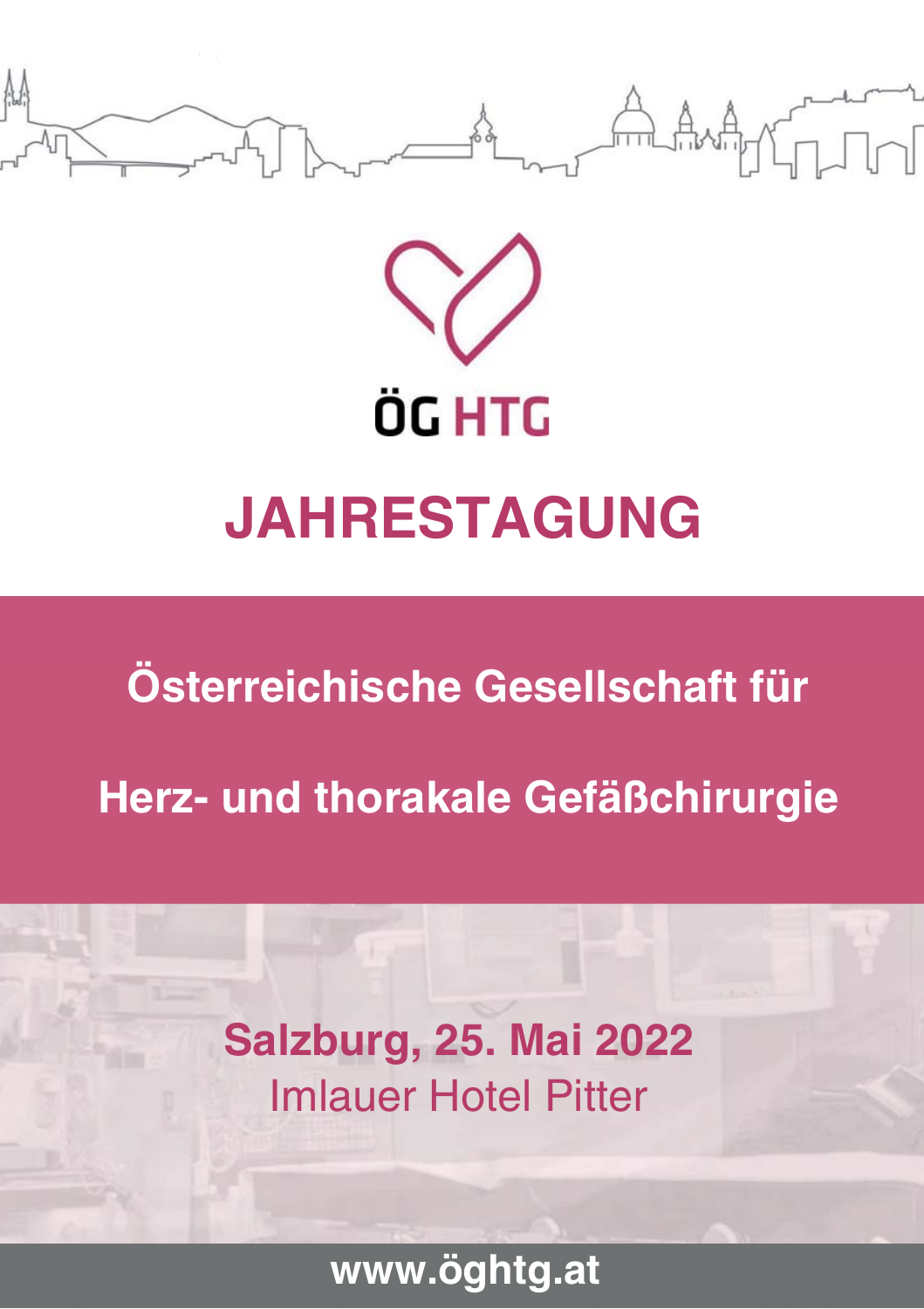

**Wednesday, 25. Mai 2022, Imlauer Hotel Pitter, Salzburg**

## **PROGRAMM**

#### **SESSION 1 - ABSTRACTS**

| $08.00 - 09:30$ | <b>BASIC SCIENCE AND CONGENITAL</b>                                                                                                        |
|-----------------|--------------------------------------------------------------------------------------------------------------------------------------------|
|                 | Chairs: D. Zimpfer (Wien), J. Holfeld (Innsbruck)                                                                                          |
|                 | 1. Innate reverse remodeling reveals novel treatment option for heart failure<br>L. Pölzl (Innsbruck)                                      |
|                 | 2. Dapagliflozin attenuates left ventricular hypertrophy and cardiac<br>dysfunction in mice<br>L. Weber (Wien)                             |
|                 | 3. The mechanosensing Hippo YAP/TAZ pathway mediates angiogenesis upon<br>shock wave therapy<br>F. Nägele (Innsbruck)                      |
|                 | 4. Anatomic Repair of Recurrent Aortic Arch Stenosis - a 23-Year Experience<br>M. Kreuzer (Linz)                                           |
|                 | 5. Innate immune receptor TLR3 mediates aortic stenosis via a conserved<br>mechanism of calcification<br>C. Gollmann-Tepeköylü (Innsbruck) |
|                 | 6. Post-translational modifications of biglycan orchestrate inflammation in<br>aortic stenosis<br>S. Lechner (Innsbruck)                   |
|                 | 7. Telocytes in the Human Ascending Aorta: Characterization and<br>Exosome-related KLF-4/VEGF-A expression<br>T. Aschacher (Wien)          |
|                 |                                                                                                                                            |

**09:30 – 10:00 Coffee break – Visit the Poster area and Exhibition**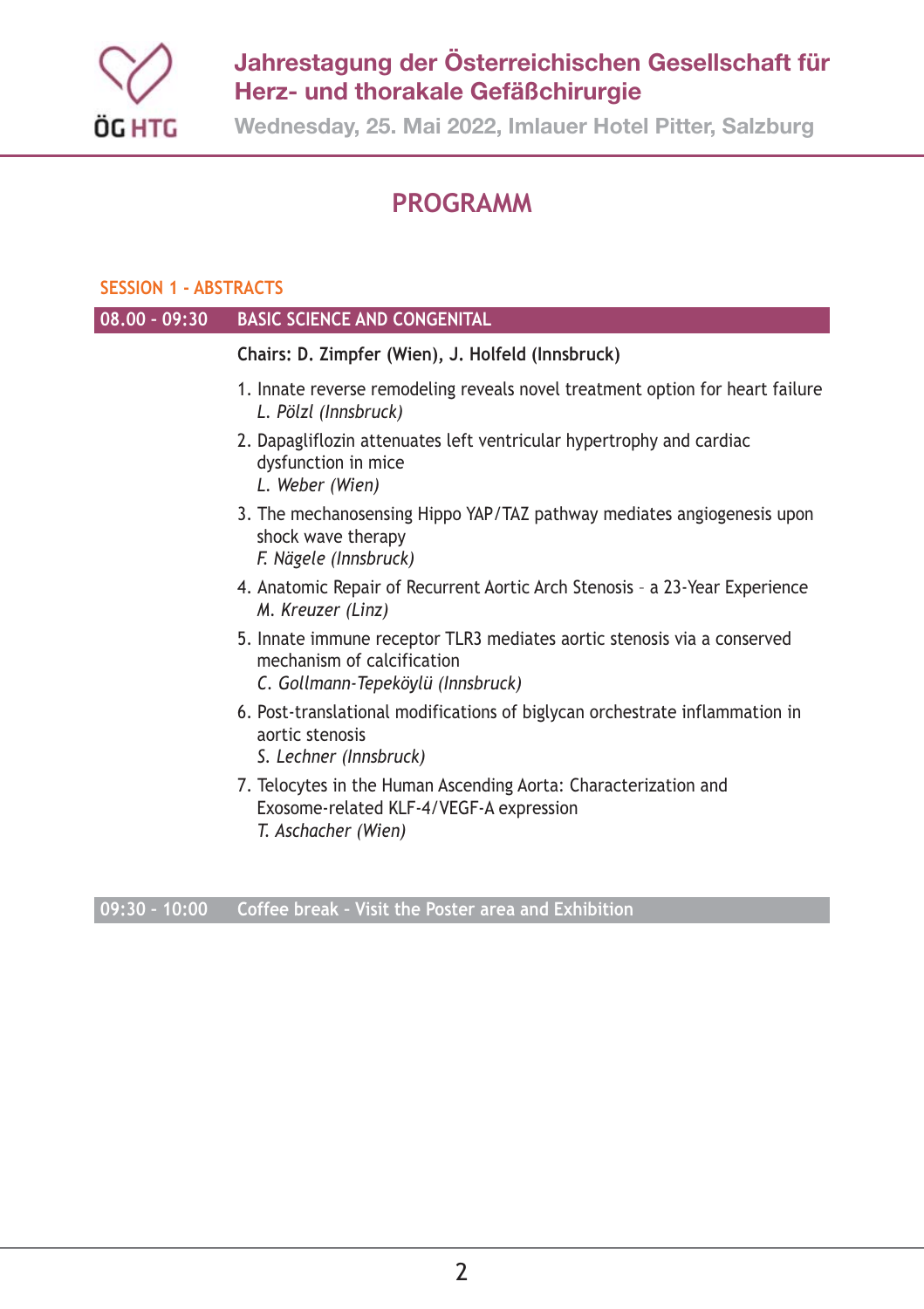

**Wednesday, 25. Mai 2022, Imlauer Hotel Pitter, Salzburg**

## **PROGRAMM**

#### **SESSION 2 - ABSTRACTS**

| <b>CORONARY AND AORTIC SURGERY</b>                                                                                                                                                                                 |
|--------------------------------------------------------------------------------------------------------------------------------------------------------------------------------------------------------------------|
| Chairs: M. Grimm (Innsbruck), A. Zierer (Linz)                                                                                                                                                                     |
| Keynote lecture: CABG in patients with myocardial infarction:<br>Results from the NRW registry<br>M. Thielmann (Essen)                                                                                             |
| 1. Impact of myocardial injury after coronary artery bypass grafting on<br>long-term prognosis<br>C. Gollmann-Tepeköylü (Innsbruck)                                                                                |
| 2. Graft preservation confers myocardial protection with reduction of<br>postoperative Troponin levels in patients undergoing CABG - the GOAL Study<br>P. Szalkiewicz (Wien)                                       |
| 3. Vascular graft storage solution preserves endothelial function<br>A. Kiss (Wien)                                                                                                                                |
| 4. Impaired outcome after CABG in women<br>L. Pölzl (Innsbruck)                                                                                                                                                    |
| 5. The Frozen elephant trunk method promotes favourable aortic remodelling<br>in acute aortic syndromes<br>A. Vötsch (Salzburg)                                                                                    |
| 6. Single Centre Experience in 68 Consecutive Patients undergoing Aortic Arch<br>Replacement employing the Frozen Elephant Trunk Technique: Evolution of<br>Devices and Implantation Strategies<br>F. Huber (Linz) |
|                                                                                                                                                                                                                    |

**11:30 – 12:00 Coffee break – Visit the Poster area and Exhibition**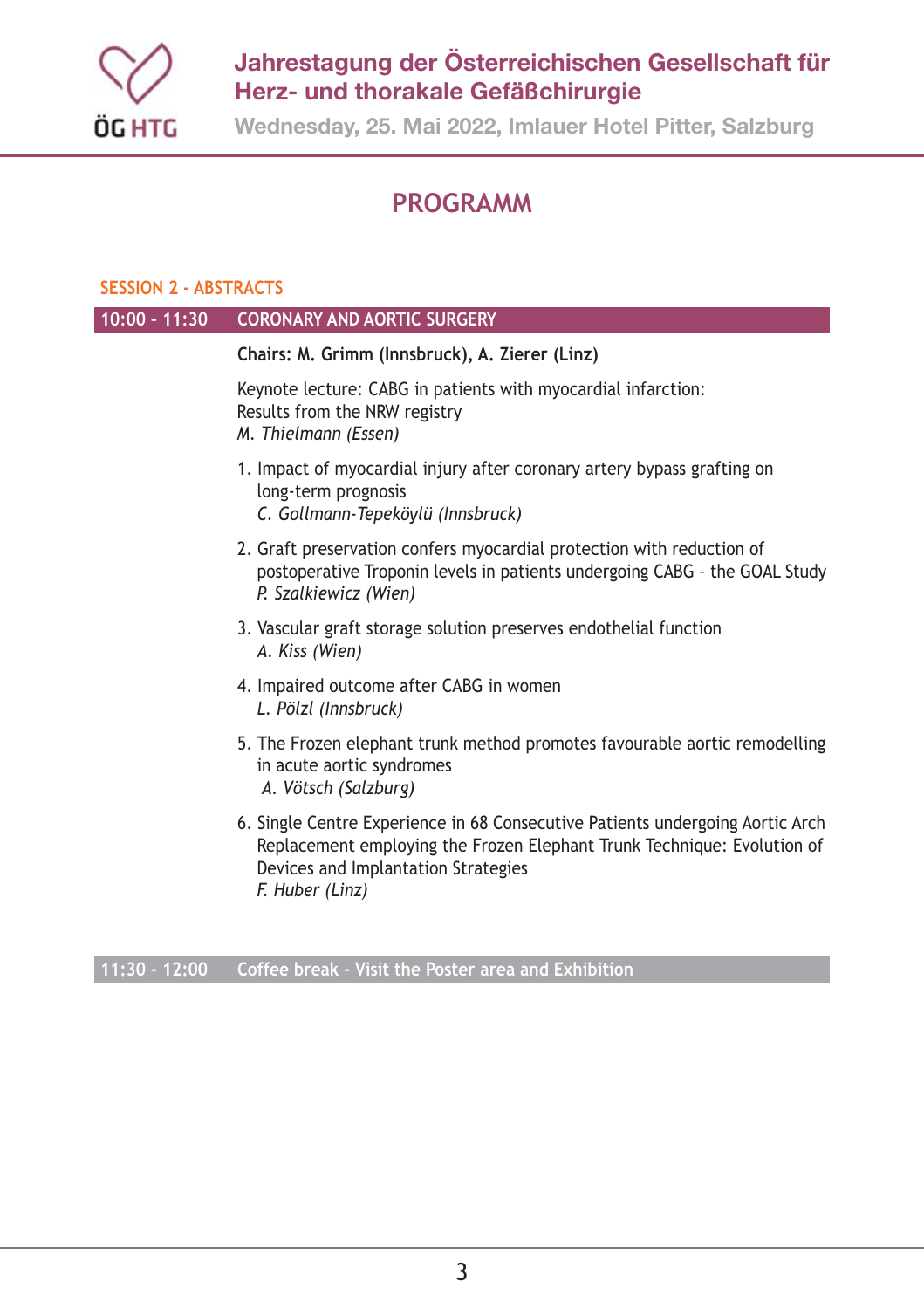

**Wednesday, 25. Mai 2022, Imlauer Hotel Pitter, Salzburg**

## **PROGRAMM**

#### **LUNCH SYMPOSIUM - FORUM OF YOUNG CARDIAC SURGEONS**

#### **12.00 – 13:30 OPERATIVE TECHNIQUES – VIDEO SESSION**

#### **Chairs: Zs. Arnold (Wien), C. Gollmann-Tepeköylü (Innsbruck)**

- 1. Minimally invasive double valve repair *P. Krombholz-Reindl (Salzburg)*
- 2. Isolated tricuspid valve replacement *A. Florian (Graz)*
- 3. Neocuspidalization of the aortic valve *F. Nägele (Innsbruck)*
- 4. TEVAR performed by a surgeon *F. Nagel (St. Pölten)*
- 5. Frozen elephant trunc *B. Schachner: FET (Linz)*

#### **BOARD OF EXPERTS:**

- M. Grabenwöger (Wien), M. Grimm (Innsbruck), C. Holzinger (St. Pölten),
- R. Seitelberger (Salzburg)

#### **SESSION QS 2**

#### **13:30 – 14:00 CARDIAC SURGERY IN THE COVID ERA**

#### **Chairs: G. Laufer (Wien), N. Bonaros (Innsbruck)**

1. Cardiac Surgery in the COVID era *A. Zuckermann (Wien)*

**14:00 – 14:30 Coffee break – Visit the Poster area and Exhibition**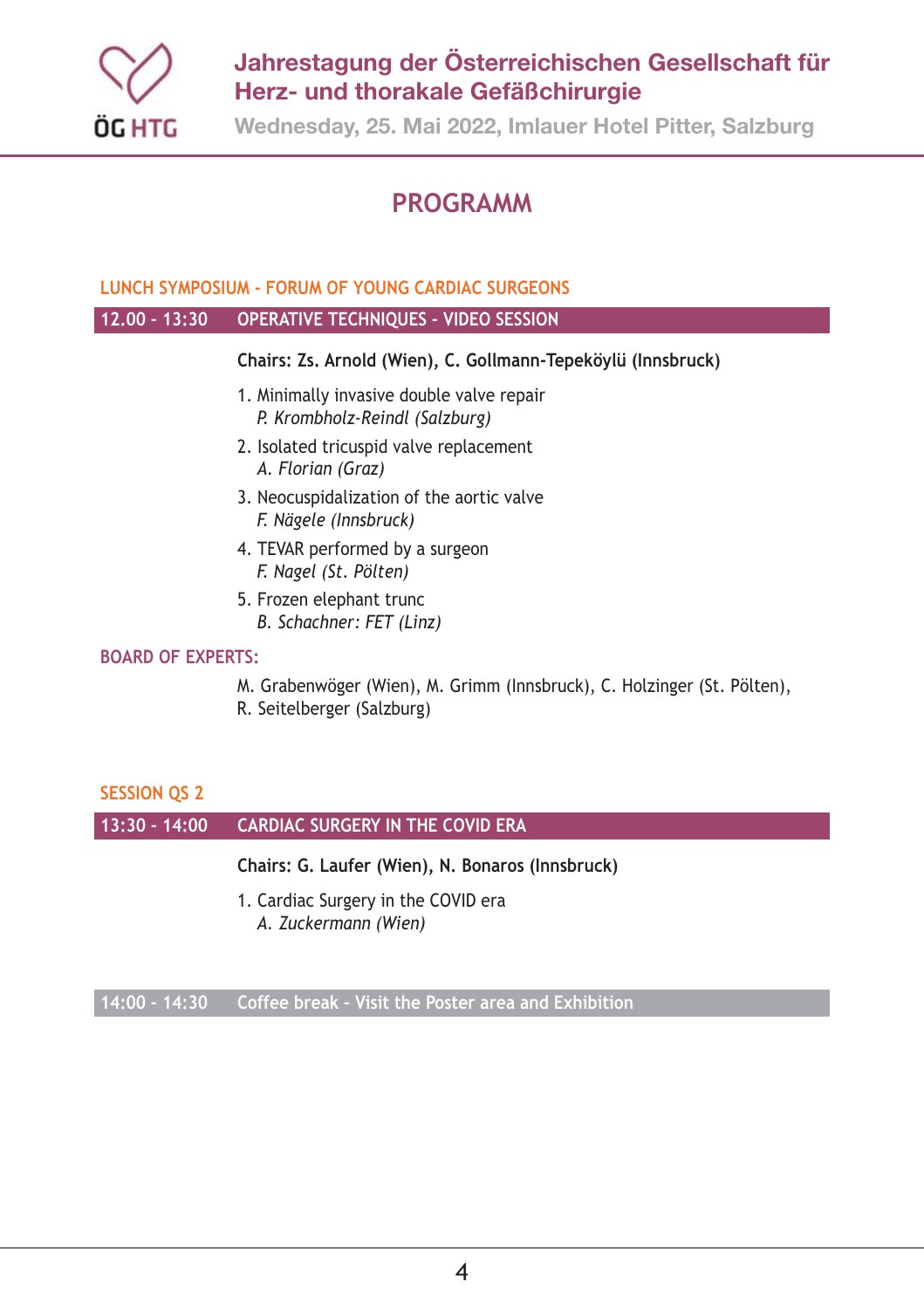

**Wednesday, 25. Mai 2022, Imlauer Hotel Pitter, Salzburg**

## **PROGRAMM**

#### **SESSION 4 - ABSTRACTS**

#### **14:30 – 16:00 VALVE SURGERY AND INTERVENTIONS**

**Chairs: A. Kocher (Wien), J. Dumfarth (Innsbruck)**

**Keynote lecture: Women in Cardiac Surgery: Leadership opportunities outweigh challenges** *Jolanda Kluin (Amsterdam)*

- 1. IMPACT registry *I. Damian (Linz)*
- 2. Different calcification patterns of tricuspid and bicuspid aortic valves *J. Hirsch (Innsbruck)*
- 3. Molecular analysis of fibrosis and implications on post-operative ventricular arrhythmias in patients undergoing surgery due to valvular aortic stenosis and left ventricular outflow tract obstruction *P. Krombholz-Reindl (Salzburg)*
- 4. Transapical aortic valve implantation in 460 patients *R. Moidl (Wien)*
- 5. Complex Minimal Invasive Mitral Valve Repair in Patients with Single Or Bi-leaflet Prolapse: Loop Versus Non-loop Reconstruction *M.E. Stelzmüller(Wien)*
- 6. Transapical repair for degenerative mitral regurgitation by using artificial chordae: midterm results *P. Benedikt (Linz)*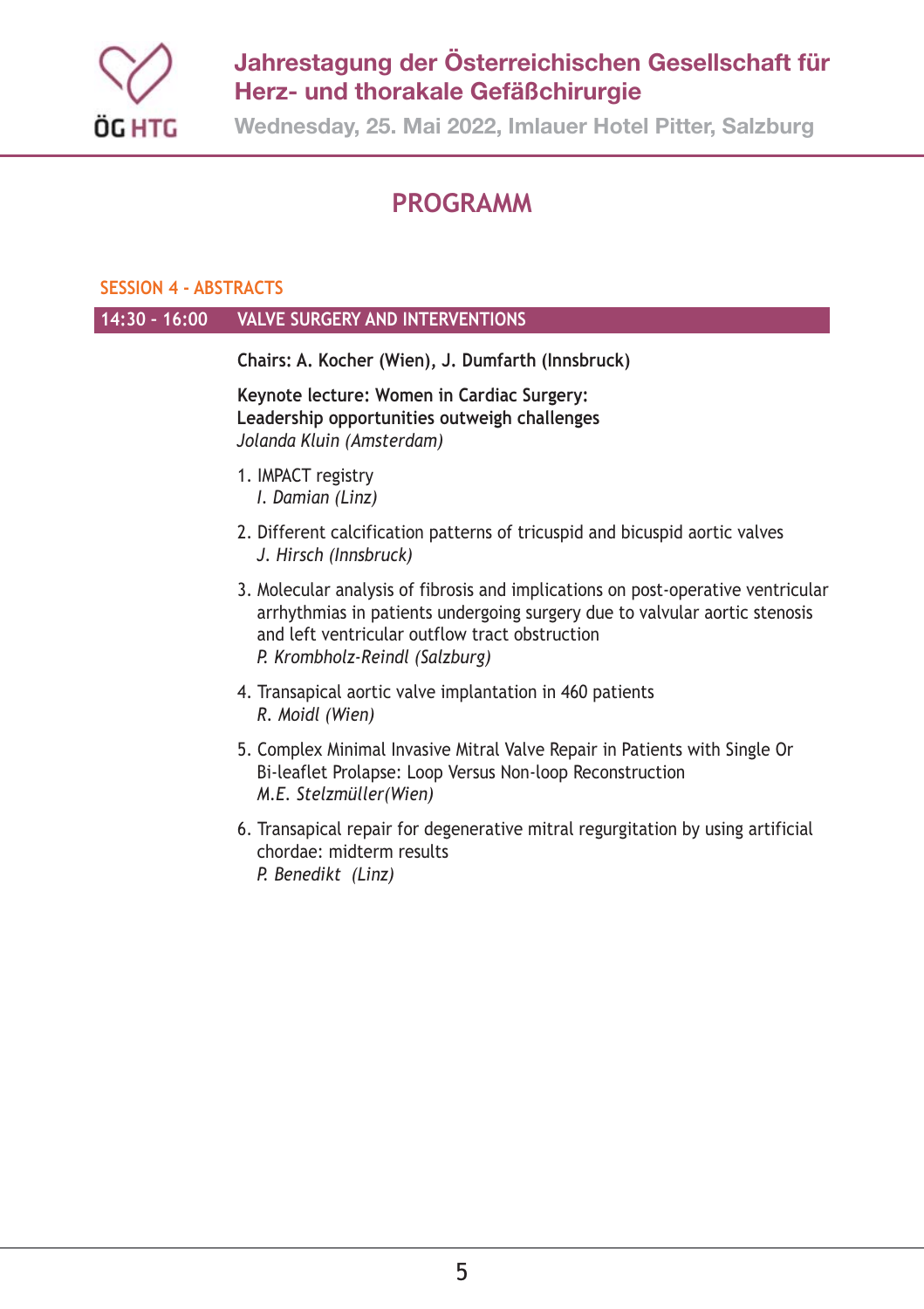

**Wednesday, 25. Mai 2022, Imlauer Hotel Pitter, Salzburg**

## **PROGRAMM**

#### **POSTERSESSION**

| 16:00 - 17:00  | <b>POSTERSESSION</b>                                                                                                                                                                                                |
|----------------|---------------------------------------------------------------------------------------------------------------------------------------------------------------------------------------------------------------------|
| <b>GROUP 1</b> | Chairs: R. Seitelberger (Salzburg), B. Podesser (Wien)                                                                                                                                                              |
|                | 1. The role of telocytes and telocyte-derived exosomes in the development of<br>thoracic aortic aneurysm<br>T. Aschacher (Wien)                                                                                     |
|                | 2. Left ventricular dynamics during experimental hypovolemia and<br>hypervolemia induced by lower body negative pressure<br>B. Zirngast (Graz)                                                                      |
|                | 3. A novel endothelial damage inhibitor reduces oxidative stress and improves<br>cellular integrity in radial artery grafts for coronary artery bypass<br>T. Aschacher (Wien)                                       |
|                | 4. St Thomas Hospital polarizing cold blood cardioplegia does not have<br>superior effects on hemodynamic parameters of left ventricular recovery in<br>rats with chronic myocardial infarction<br>L. Wolner (Wien) |
|                | 5. Frozen Elephant Trunk technique in acute aortic syndromes<br>A. Vötsch (Salzburg)                                                                                                                                |
|                | 6. Genetic testing in type A aortic dissection in clinical practice<br>J. Dumfarth (Innsbruck)                                                                                                                      |
|                | 7. Impact of concomitant replacement of the ascending aorta in patients<br>undergoing aortic valve replacement on operative morbidity and mortality<br>A. Winkler (Salzburg)                                        |
|                | 8. Need more intense patient-specific sizing in TEVAR?<br>C. Nebert (Graz)                                                                                                                                          |
|                | 9. Best case 1: Extensive Thoracoabdominal Aortic Electric-Slicing<br>F. Huber (Linz)                                                                                                                               |
|                |                                                                                                                                                                                                                     |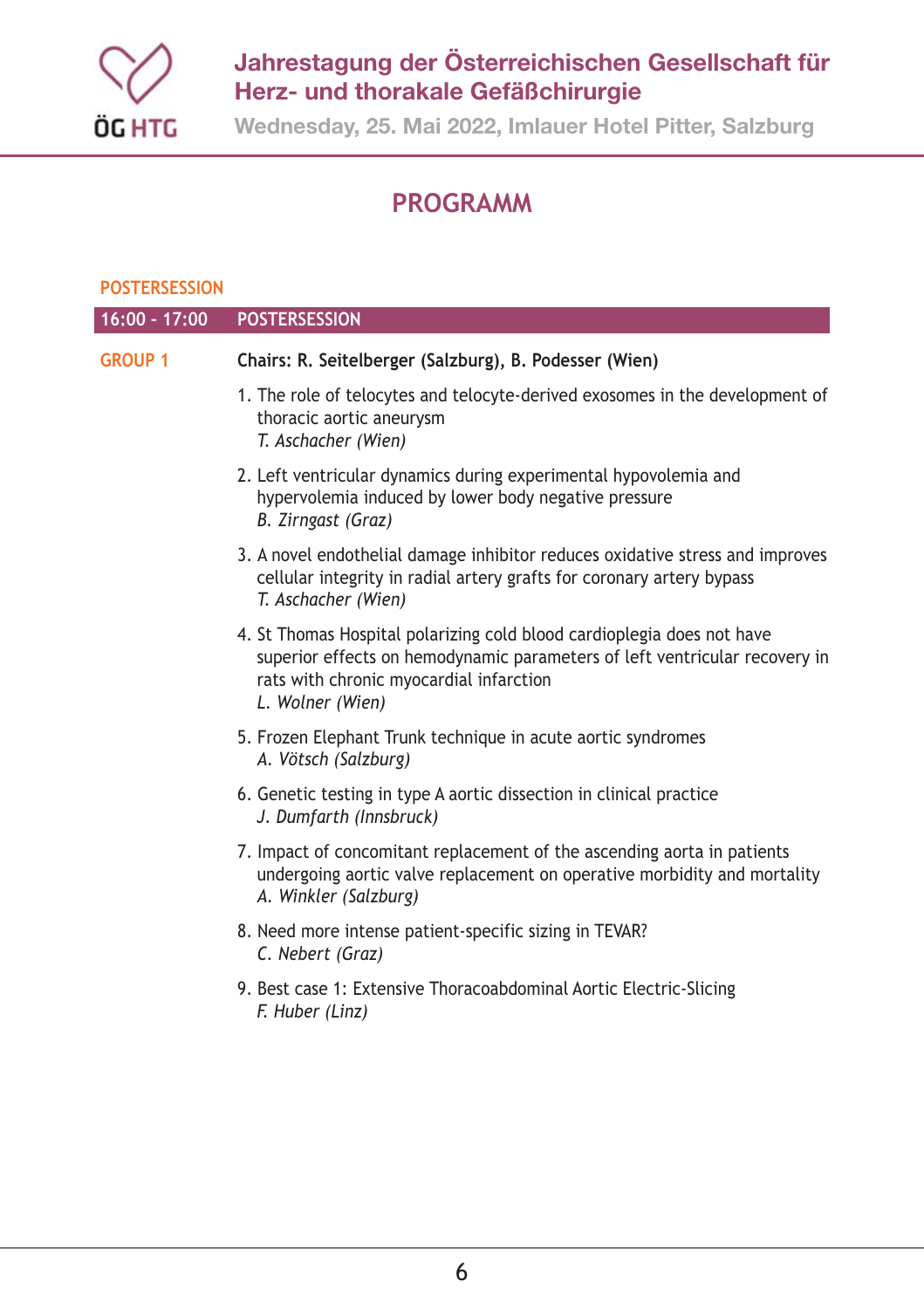

**Wednesday, 25. Mai 2022, Imlauer Hotel Pitter, Salzburg**

## **PROGRAMM**

#### **GROUP 2 Chairs: H. Mächler (Graz), M. Grabenwöger (Wien)**

- 1. Outcomes of transcatheter transapical simultaneous mitral and aortic valve in valve procedures *M. Harrer (Wien)*
- 2. Mid- term results in congenital aortic disease after valve sparing root replacement
	- *S. Gasser (Innsbruck)*
- 3. Anatomic repair for congenitally corrected TGA *P. Nawrozi (Linz)*
- 4. Retrospective Comparison of the hemodynamic parameters of Carpentier-Edwards PERIMOUNT Magna Ease and Medtronic Avalus Aortic Valve Prosthesis *A. Florian (Graz)*
- 5. Transapical and Direct Aortic access for TAVI: Alternative approaches are here to stay *B. Zirngast (Graz)*
- 6. Annulus rupture after TAVI with a balloon expandable valve always a hopeless complication? *C. Krapf (Innsbruck)*
- 7. Challenging transcatheter, transapical mitral valve replacement using the Tendyne© device – a case series of nine complex patients *I. Damian (Linz)*
- 8. Implant folding determines the successful application of Transcatheter Mitral Valve Repair *B. Vanko (Wien)*
- 9. Outcomes of transcatheter transapical simultaneous mitral and aortic valve-in-valve procedures aortic mitral valve procedures *M. Harrer (Wien)*
- 10. Endocarditis of heart valves during COVID-19 pandemic *F.M. Kainz - (St Pölten)*
- 11. Best case 2: Re-implantation of a frozen elephant trunk (FET) prosthesis for chronic aortic graft infection in a patient following emergent surgery for acute type A aortic dissection *B. Opitz (Linz)*

**17:00 – 18:00 GENERAL ASSEMBLY ÖGHTG**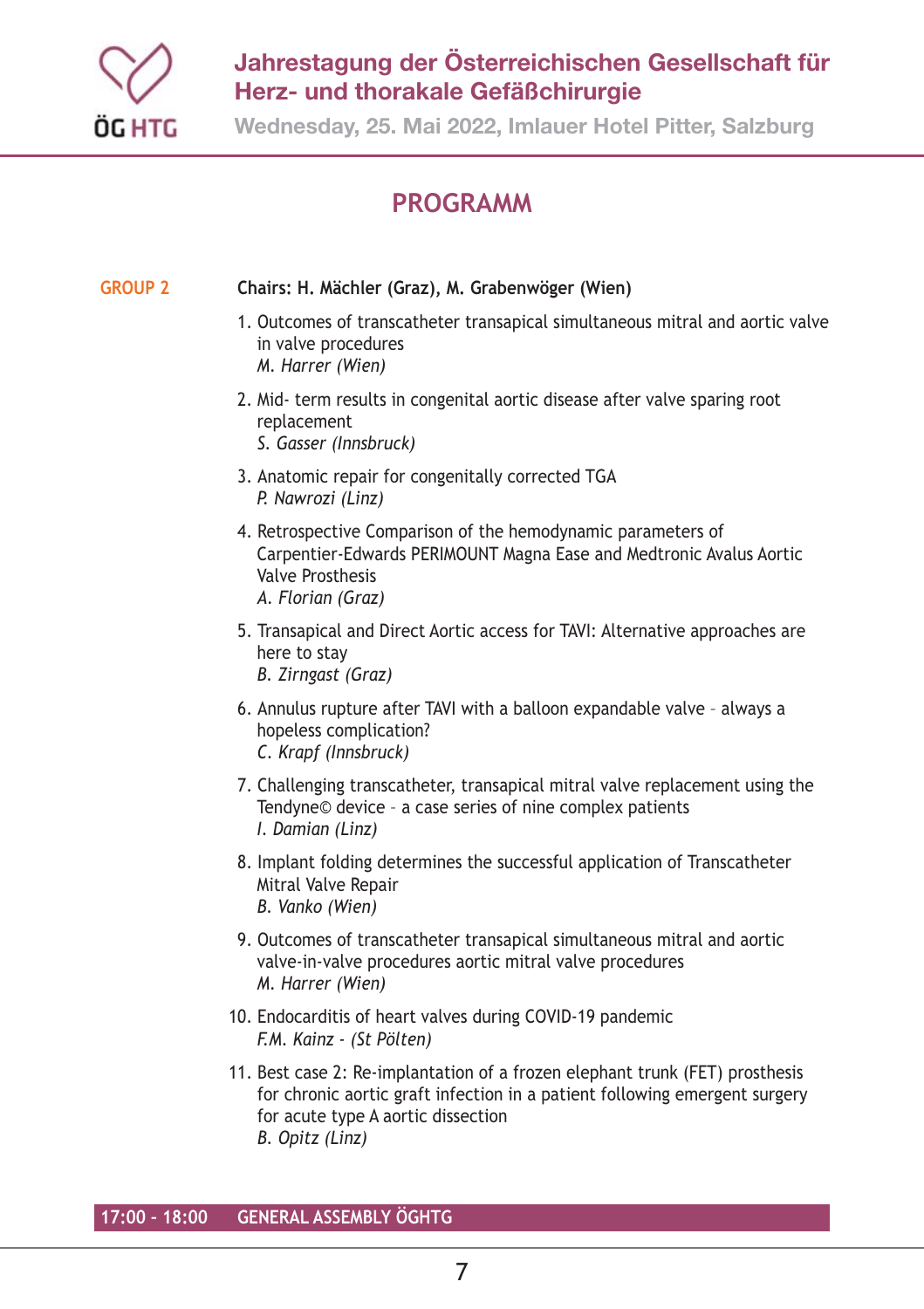

**Wednesday, 25. Mai 2022, Imlauer Hotel Pitter, Salzburg**

## **ALLGEMEINE INFORMATIONEN**

#### **VERANSTALTER:**

Österreichische Gesellschaft für Herz- und thorakale Gefäßchirurgie ZVR: 603588344

### **WISSENSCHAFTLICHE LEITUNG:**

Prim. Univ.-Doz. Dr. Christoph Holzinger

#### **VERANSTALTUNGSORT:**

Imlauer Hotel Pitter Rainerstraße 6, 5020 Salzburg

#### **ORGANISATION UND ANMELDUNG:**



Medizinische Ausstellungs- und Werbegesellschaft Freyung 6/3, 1010 Wien Kontakt: Barbara Horak Tel: +43 1 536 63–34, kardio@maw.co.at www.maw.co.at

## **ONLINE ANMELDUNG:**

**https://registration.maw.co.at/oeghtg22**



Diese Fortbildung ist mit 10 Diplomfortbildungspunkten/Herzchirurgie **DEP** approbiert. FortbildungsID: 738163, www.dfpkalender.at